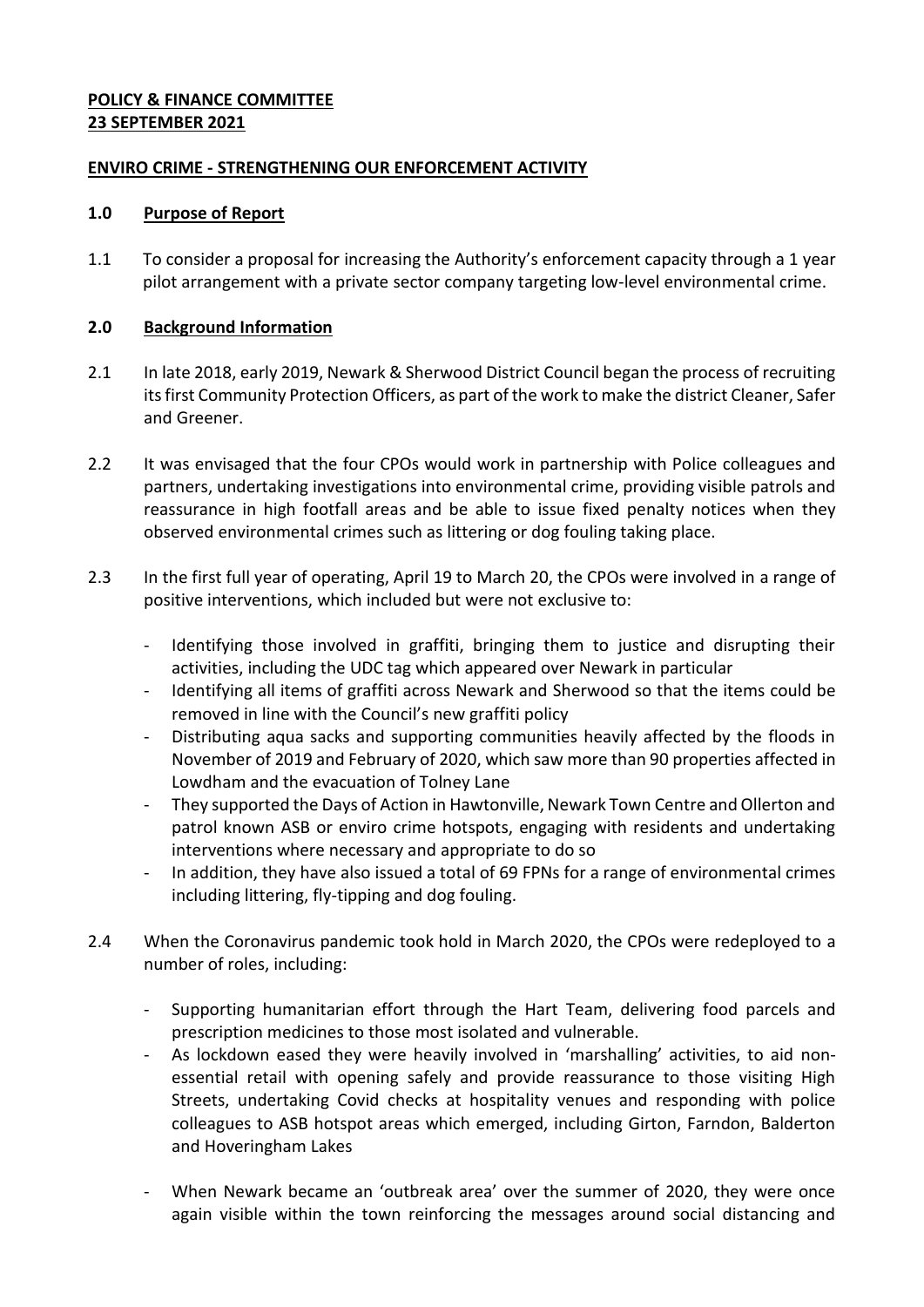provided a similar role through the tiered arrangements and into the new restrictions which began in the New Year

- Most recently they were heavily involved in ensuring the recent County Council and OPCC elections were Covid secure, patrolling several polling stations each in the run up to and during the election day
- Perhaps unsurprisingly as a result, whilst the CPOs have continued to enforce environmental crime when they have witnessed it, progress during 2020/21 was a lot more modest with 32 FPNs being issued.
- 2.5 The role of the CPOs has developed from that very simple enforcement role that was pictured prior to their recruitment. They are, and will remain, involved in enforcement activities but their flexibility does allow them to respond to developing incidents, support colleagues within the authority on wider enforcement activity and to deliver a wide range of community interventions. They have become the 'first responders' for many incidents and complaints.
- 2.6 Members will be aware that currently there is a district wide provision of litter bins (post mounted and floor mounted) within the district. In addition to that provision there is also a district wide provision of dog waste bins. Traditionally the litter bin provision and all associated costs with their procurement, emptying and maintenance has been the remit of the district council. The decisions around siting of bins are made by the operational arm of the Environmental Services business unit. This is based on a number of criteria ranging from requests, complaints, street cleansing data, EPO observations, front line operative consultation, foot traffic, are type etc, etc. However should a town or parish council request additional bins, those bins are provided at the cost of the requesting council. It must be said at this point that these requests and subsequent payments are rare. The service is confident that the dog bin provision is now at an acceptable level and that they are correctly situated.
- 2.7 This has been supported by the increased staff resources to undertake litter picking and seen in the formation of Action Day Team. Despite this and the extensive bin provision across the district there is a section of society that will not use litter or dog bins to depose of their waste. This will be the focus of the proposed trial.
- 2.8 Newark and Sherwood is not on its own as enforcement resource has been re-directed to overcoming the challenges of the past year or so. Against this backdrop, Rushcliffe Borough Council and Ashfield District Council have engaged a company called Waste Investigations, Support and Enforcement (WISE) on a one-year pilot with the aim of increasing their enforcement capacity and learning from the experience before taking a decision about whether to purse and mainstream the activity through a formal procurement process.
- 2.9 Clearly, this is an opportunity that is also available to Newark & Sherwood and WISE have submitted a proposal to the Council on similar terms to those in place in Rushcliffe and Ashfield.
- 2.10 Leisure & Environment Committee The implementation of this pilot project is being considered by the Leisure & Environment Committee at its meeting on the 21 September. The recommendation from that committee will be verbally reported the Policy & Finance Committee.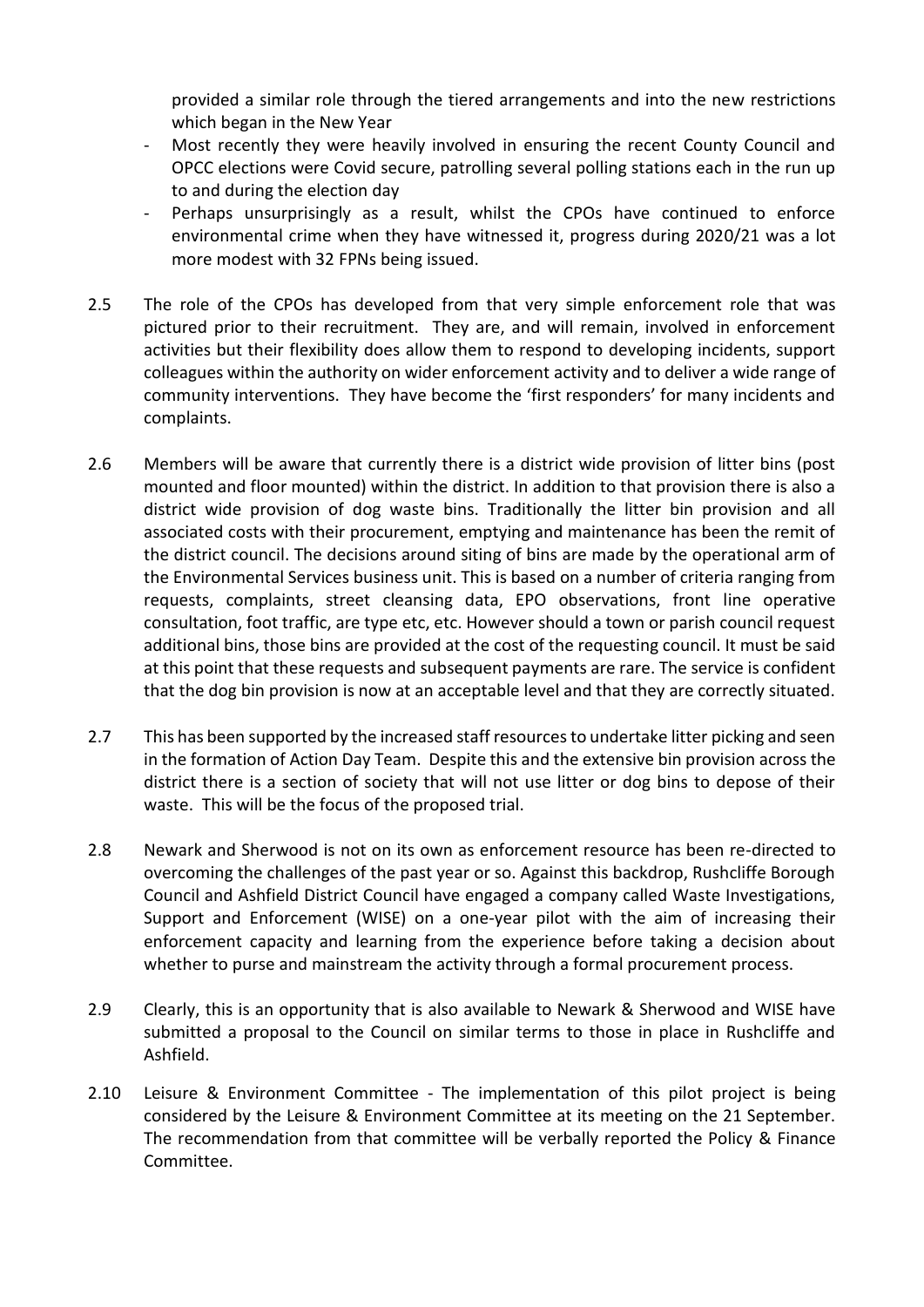### **3.0 Proposals**

- 3.1 Under the proposals, the Council would effectively authorise WISE to undertake enforcement activity for a range of environmental crimes, largely under various sections of the Environmental Protection Act 1990. This would cover littering, dog fouling, graffiti, Public Space Protection Orders and fly-tipping.
- 3.2 A team leader and four enforcement officers would rely on intelligence from the Council about known hotspot areas which they would then patrol. This would be a 7 day a week operation, on a shift basis between the hours of 7am to 7pm. This would equate to 9,620 hours per annum or 185 hours per week in environmental enforcement.
- 3.3 WISE forecast that they will be able to issue 74 FPNs a week and achieve a 75% payment rate, equating to 55 FPNs per week. Over 12 months, on the 75% payment rate, this would equate to 2,860 FPNs, yielding £218,400 in revenue.
- 3.4 On a similar concession contract with both Rushcliffe and Ashfield, WISE are proposing a 95%/5% split with the Council, so based on the annual forecasted revenue that would equate to £207,480 to WISE and £10,920 to NSDC.
- 3.5 Under the proposals, NSDC would have 24/7 access to the company's case management system as well as monthly data showing where the officers have spent their time as well as the location of FPNs that are issued. Their pledge is to visit every ward in the district over the course of the month.
- 3.6 In relation to complaints, the arrangement would again be what has been adopted at the two authorities in Nottinghamshire, with complaints at stage 1 being handled by WISE through a portal that would be made available on the NSDC website, with only complaints that can't be resolved coming back to the Council. As for prosecution management, WISE would take responsibility for all prosecution files until payment is received or relevant action is taken in court. Any decision to prosecute would be a Council decision.
- 3.7 Payments can be made in cash at Post Offices and Payzones, online, through an automated and manual telephone payment or through cheque and postal payments.
- 3.8 In practice, WISE predict that 80% of the FPNs would be issued for littering offences, of which 75% would be for cigarette butts. The remaining 20% would be made largely of dog fouling, flytipping and business duty of care.

## **4.0 The Rushcliffe Experience**

4.1 Officers have spoken to colleagues at Rushcliffe about the experience to date. WISE commenced the pilot with Rushcliffe in January of this year and to date have issues 1813 FPNs, of which over 80 were for flytipping, 17 for dog fouling, 7 for dumping a bag containing dog faeces, 27 failing to provide waste transfer notices and the vast majority of the remainder for littering.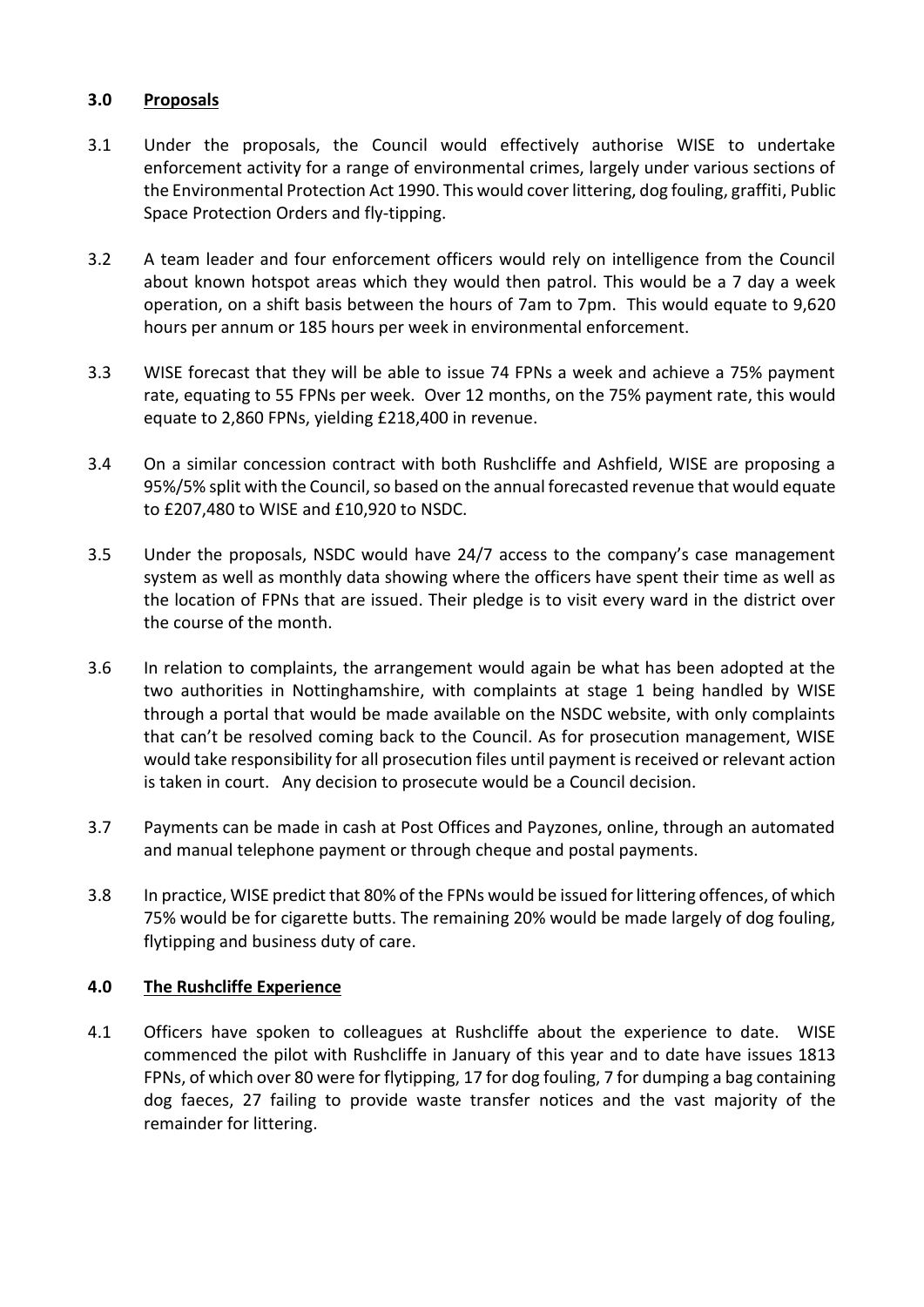- 4.2 The view from Rushcliffe is that the pilot is going well and whilst there have been some complaints from residents, the experience of the WISE complaints process has been robust. There has been some negative PR where residents have been fined and complained to the media, but, interestingly, most of the comments that then appear online on social media are sympathetic and supportive of the stance the Council is taking.
- 4.3 At the end of the one year pilot, Rushcliffe plan to formally tender the opportunity, learning from the experiences of the past year.
- 4.4 The same enforcement team is currently working in Ashfield DC and in Ashfield, 547 FPNs have been issued since April 5, with 10 for fly-tipping, 6 for dog fouling, 5 discarded face masks and the remainder for littering.

## **5.0 Equalities Implications**

5.1 A full Equalities Impact Assessment would have to be undertaken if the proposal was to be implemented. There are age restrictions below which FPNs cannot be issued, whilst WISE have made a point of stating that they would not issue a notice to anyone they considered vulnerable.

# **6.0 Financial Implications (FIN21-22/2004)**

- 6.1 The pilot, which would be underpinned by a SLA, would be considered a concession contract due to the Council not needing to pay the service. The Council would have to agree to a contract procedure exemption to award the one-year pilot to WISE, with the aim being that this would be formally tendered at the end of that period if there was a desire to continue with the enhanced enforcement activity.
- 6.2 The contract will bring extra revenue to the Council. The level of income depends on the FPN's issued, and the payment rate, but the current estimate based on the figures in 3.3 and 3.4 above, is £10,920. There are no additional costs to the Council.

## **7.0 Digital Implications**

7.1 A portal to the WISE complaints module would have to be contained on the NSDC website. Similarly, the Council would have to be satisfied with all the arrangements from a GDPR perspective.

## **8.0 Community Plan – Alignment to Objectives**

- 8.1 This proposal would align with the following Community Plan Objectives:
	- Continue to maintain the high standard of cleanliness and appearance of the local environment
	- Reduce crime and anti-social behaviour, and increase feelings of safety in our communities
	- Enhance and protect the district's natural environment